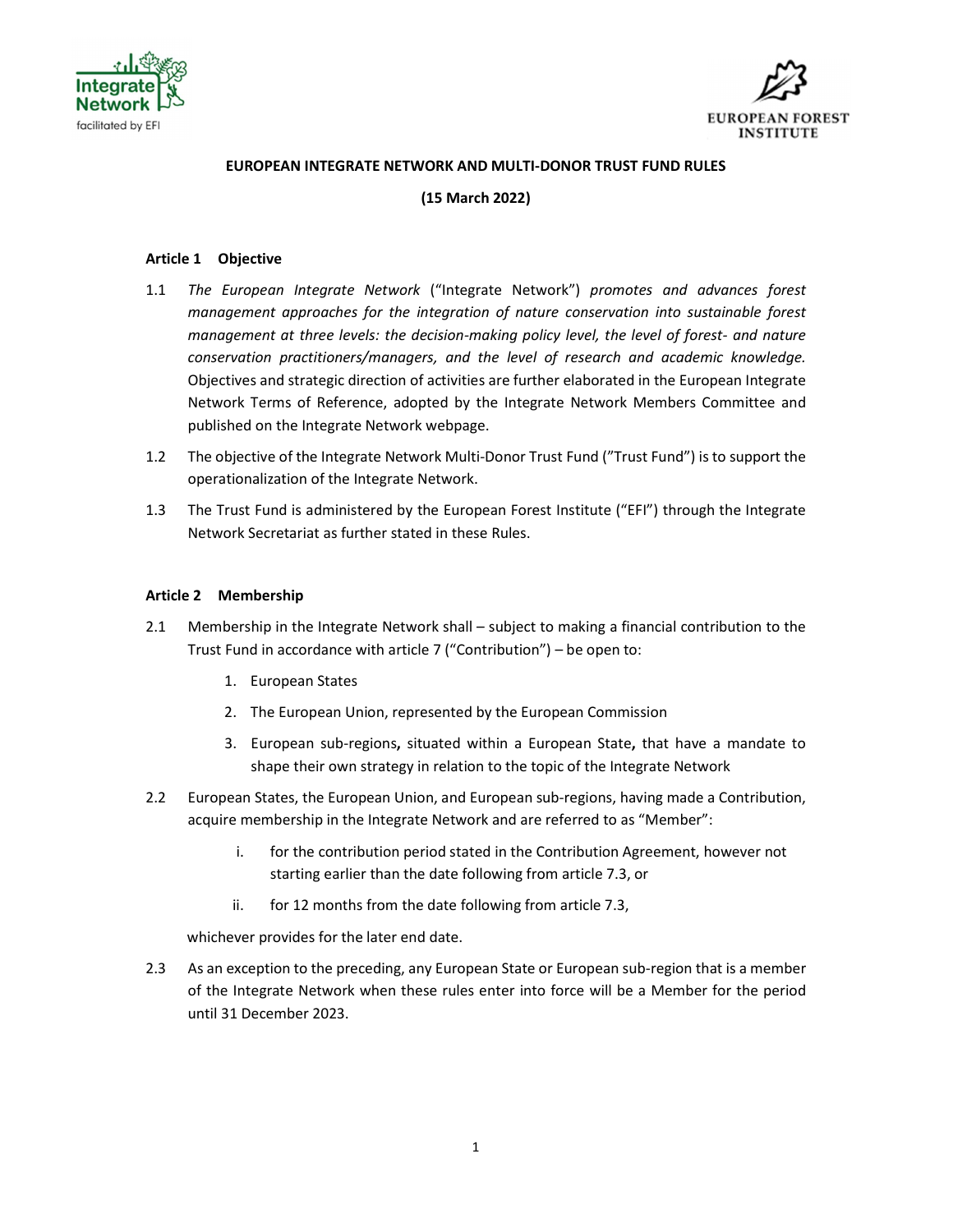



### Article 3 Members Committee

### 3.1 General

- 3.1.1 The Members Committee shall consist of:
	- (i) A representative appointed by each Member
	- (ii) Ex officio, the Director of EFI or his/her authorised representative
	- (iii) Other persons as decided by the Members Committee
- 3.1.2 Each Member shall notify EFI of its Members Committee representative appointed, and of the contact details of that representative.
- 3.1.3 Each Members Committee representative shall be deemed to be duly authorised to deliberate, negotiate and decide on all matters stated in article 3.2.2.
- 3.1.4 Members Committee representatives may be accompanied by their own staff and experts.
- 3.1.5 All Members Committee representatives and accompanying staff and experts will cover their own costs of participation in the Members Committee meetings.
- 3.1.6 The Members Committee will appoint its Chair (Members Committee Chair). Vice-Chair is the Members Committee Chair for the previous full chairmanship period (Previous Chair).
- 3.1.7 The Chairmanship period is the period starting at the end of a general meeting of the Members Committee and ending at the end of the following general meeting of the Members Committee, unless otherwise decided by the Members Committee.

### 3.2 Mandate

- 3.2.1 The Members Committee decides the strategic direction of the Integrate Network and its activities funded by the Trust Fund.
- 3.2.2 The Members Committee shall, in addition to what is stated elsewhere:
	- a) propose topics for research studies, field visits, exchange of experts and other activities to be included in the Integrate Network work plan and funded by the Trust Fund;
	- b) review, discuss, decide on, and revise as applicable, the work plan for the activities funded by the Trust Fund and associated forecast budget; a work plan and associated forecast budget will cover an activity period of 12 months starting  $1<sup>st</sup>$  January each year, with the first activity period as an exception to the preceding starting  $1<sup>st</sup>$  August 2022 and running for 5 months until 31<sup>st</sup> December 2022;
	- c) provide advice to the Integrate Network Secretariat regarding the implementation of activities under the work plan;
	- d) give feedback regarding the outputs, outcomes and impacts resulting from the activities of the Integrate Network;
	- e) adopt and approve changes to the European Integrate Network Terms of Reference and these Rules and its annex;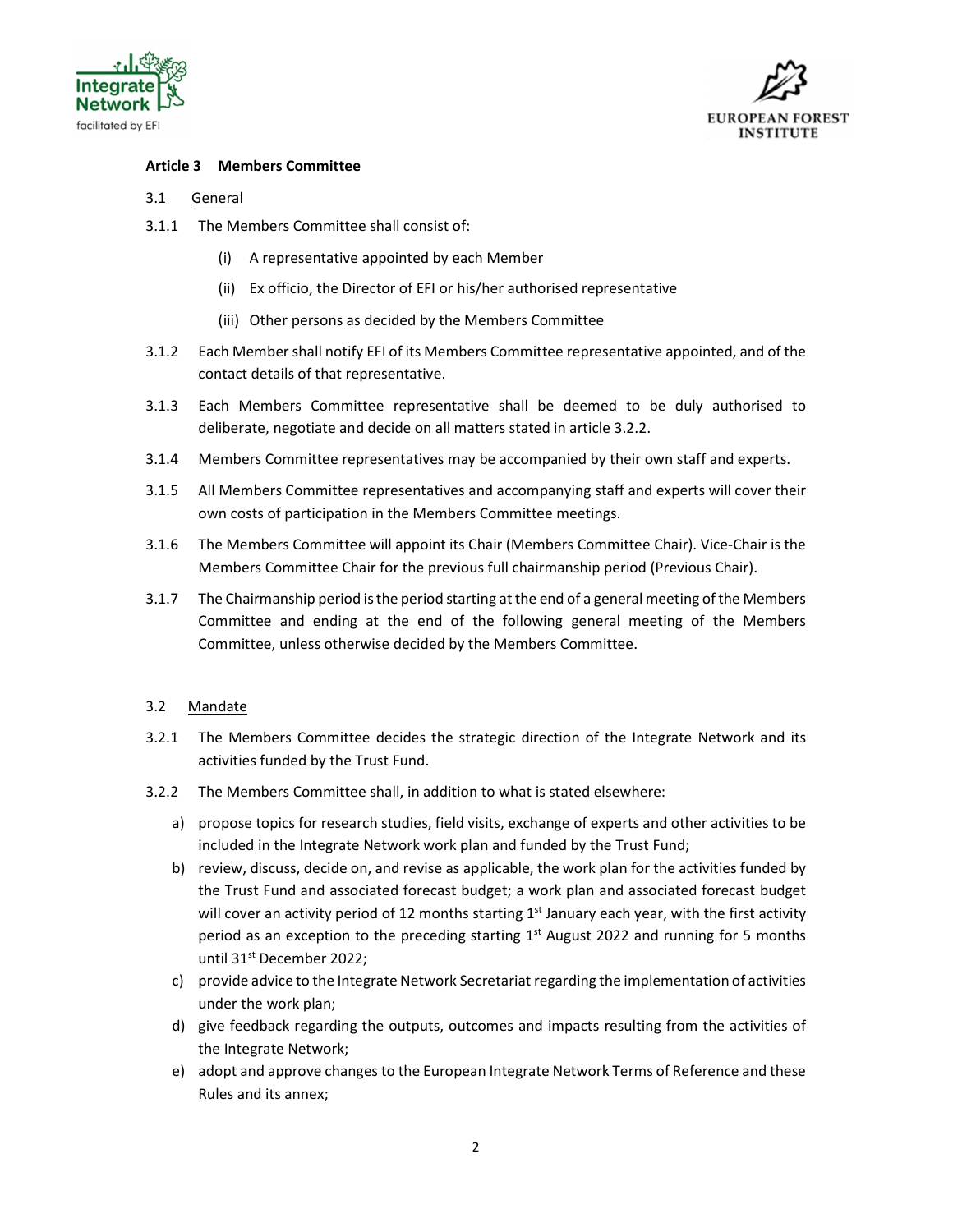



### 3.3 Meetings and minutes

- 3.3.1 The Chair presides upon the Members Committee meetings, unless otherwise decided by the Members Committee.
- 3.3.2 Meetings shall be held at least annually with time and place of the meeting decided by the Steering Committee, unless they are held by teleconference or videoconference or in mixed configurations.
- 3.3.3 A provisional agenda and background material for the decision making will be sent to all Members Committee members no later than fourteen calendar days in advance of the meeting.
- 3.3.4 EFI will arrange a secretary for the Members Committee meetings.
- 3.3.5 The secretary shall produce written minutes of each meeting, which shall be the formal record of all decisions taken. The minutes shall not be a complete account of the discussions in the Members Committee. The secretary shall, without undue delay, send the draft minutes to all Members Committee members. The minutes shall be considered as accepted if, within 14 calendar days from sending, no Members Committee member has sent an objection in writing to the Chairperson with respect to the accuracy of the draft of the minutes.

### 3.4 Decision making

- 3.4.1 The Members shall make every effort to reach agreement on all matters of substance by consensus.
- 3.4.2 Each Member has one vote and decisions are made by simple majority with casting vote by the Chair in case of equal number in favour and against a matter.

As an exception to this, a decision to amend these rules or a decision to dissolve the Integrate Network will require a majority of 2/3 of votes cast.

The Director of EFI or his/her authorised representative can veto decisions counter to EFI's institutional standing, or interests in relation to the administration of the Trust Fund.

- 3.4.3 Decision making normally takes place during meetings, but can also exceptionally be done following a written procedure.
- 3.4.4 For decision making in meetings, members of the Members Committee must be present to take part in the decision making.
- 3.4.5 1/3 of the Members constitute a quorum for voting, other than for decisions to amend these rules or to dissolve the Integrate Network, where half of the Members constitutes a quorum for voting.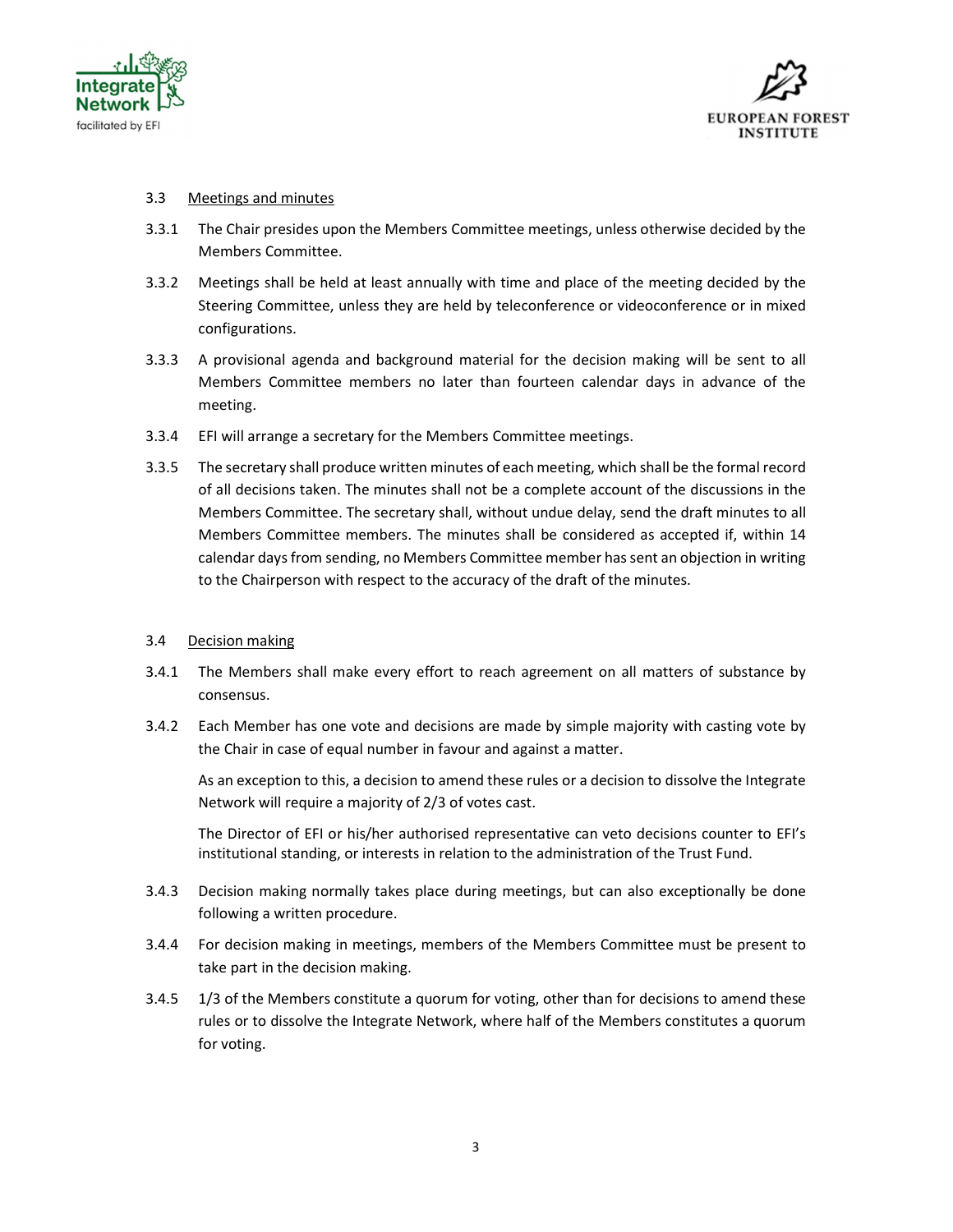



3.4.6 For decision making by written procedure, without convening a meeting, a minimum of ten (10) calendar days will be given for each Members Committee member to provide its position. Quorum is reached when 1/3 of the Members have voted, other than for decisions to amend these rules or to dissolve the Integrate Network, where quorum is reached when half of the Members have voted.

## Article 4 Steering Committee

### 4.1 Composition

- 4.1.1 The Steering Committee will consist of:
	- **The Members Committee Chair, which is also the Steering Committee Chair for the** current chairmanship period
	- **The Members Committee Chair for the previous full chairmanship period (Previous** Chair)
	- **The Members Committee Chair for the upcoming chairmanship period (Future Chair),** as decided by the Members Committee
	- Two Members appointed by the Members Committee for the same duration as the Chair, considering regional distribution and amount of Contributions made.
- 4.1.2 Until a Members Committee Chair for the upcoming chairmanship period (Future Chair) has been appointed, the former Previous Chair will remain on the Steering Committee.
- 4.1.3 As an exception to the preceding, until 31 July 2022, the Steering Committee shall have the same composition as the Integrate Network Steering Committee immediate prior to the entry into force of these rules.

# 4.2 Mandate

- 4.2.1 The Steering Committee is a non-voting body that takes decisions by consensus, following the principle of equal standing of its members.
- 4.2.2 The Steering Committee will:
	- Propose draft decisions for the consideration and decision of the Members Committee
	- **Diangler 1** Oversee implementation of the work plan activities as decided by the Members Committee
	- Represent the Integrate Network at international and other meetings in coordination with the Secretariat
	- Identify and discuss information, opportunities, and risks of relevance for the Integrate Network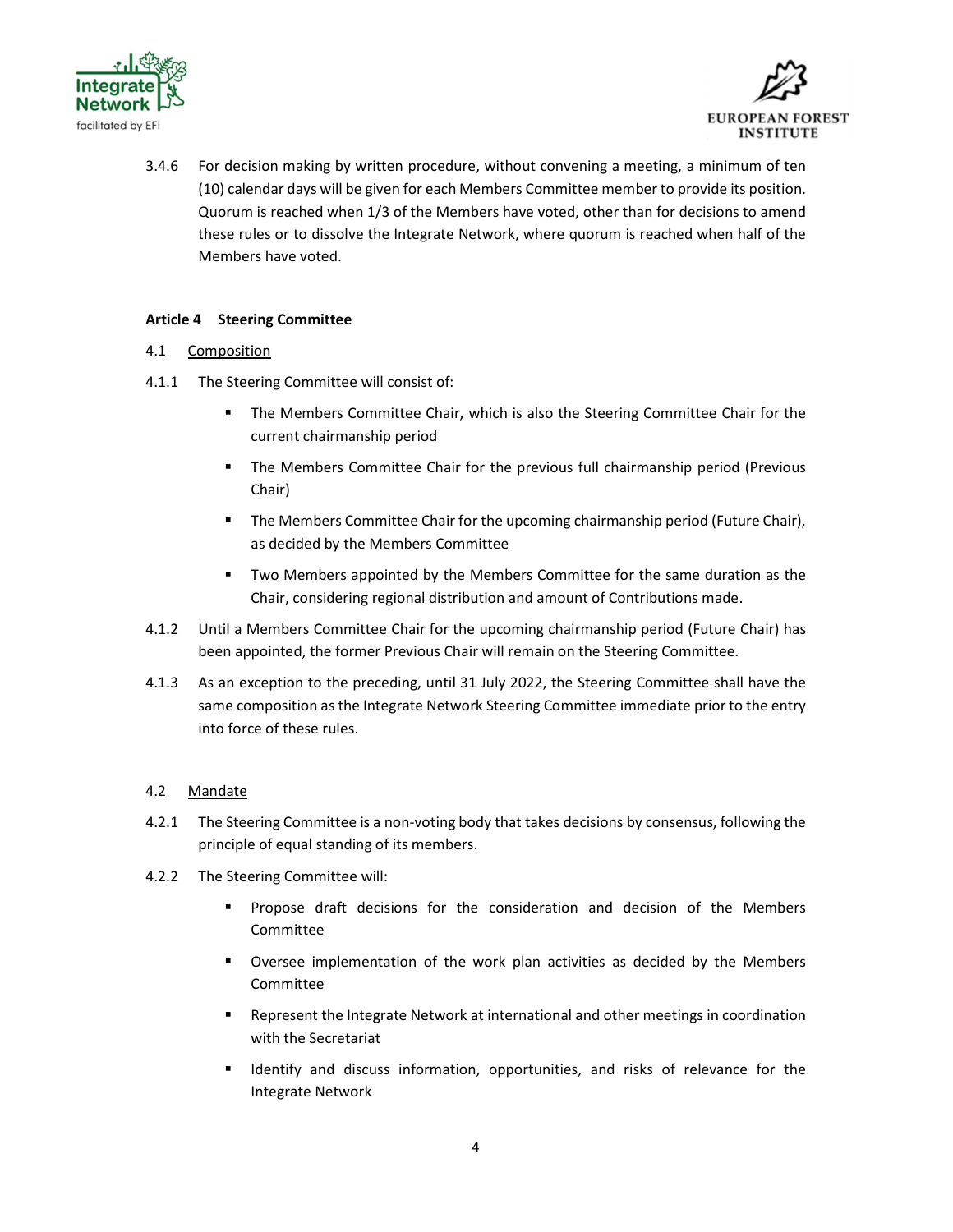



### 4.3 Meetings

- 4.3.1 The Steering Committee meetings are chaired by the Steering Committee Chair.
- 4.3.2 Meetings shall be held at least quarterly with time and place of the meeting decided by the Steering Committee.
- 4.3.3 Meetings are held by teleconference or videoconference or, exceptionally, in person.
- 4.3.4 A provisional agenda and background material will be sent to all Steering Committee members no later than seven calendar days in advance of the meeting.
- 4.3.5 The Director of EFI or his/her authorised representative can attend the Steering Committee meetings.
- 4.3.6 EFI will arrange a secretary for the Steering Committee meetings.
- 4.3.7 The secretary shall produce written minutes of each meeting which shall be the formal record of all decisions taken. The minutes shall not be a complete account of the discussions in the Steering Committee. The secretary shall, without undue delay, send the draft minutes to all Steering Committee members. The minutes shall be considered as accepted if, within 14 calendar days from sending, no Steering Committee member has sent an objection in writing to the Chair with respect to the accuracy of the draft of the minutes.

### Article 5 Secretariat

- 5.1 EFI will appoint a Coordinator and other Secretariat staff, as part of a Secretariat of the Integrate Network, to administer the Integrate Network and coordinate and support its activities, using, as decided by the Members Committee, the Contributions provided by the Members.
- 5.2 The role of the Secretariat is, inter alia, to:
	- Annually propose a work plan and associated forecast budget to be approved by the Members Committee building on and if appropriate complementing proposals by the Members Committee;
	- **EXECOORDINATE:** Coordinate the implementation of all activities of the work plan in accordance with the approved budget;
	- Prepare annual technical and financial reports;
	- **Provide relevant information to the Members Committee and Steering Committee** members;
	- Prepare reports and other publications;
	- **Maintain the Integrate Network website and other communication channels;**
	- Develop and maintain communication channels with relevant stakeholders; as well as relevant European and global processes;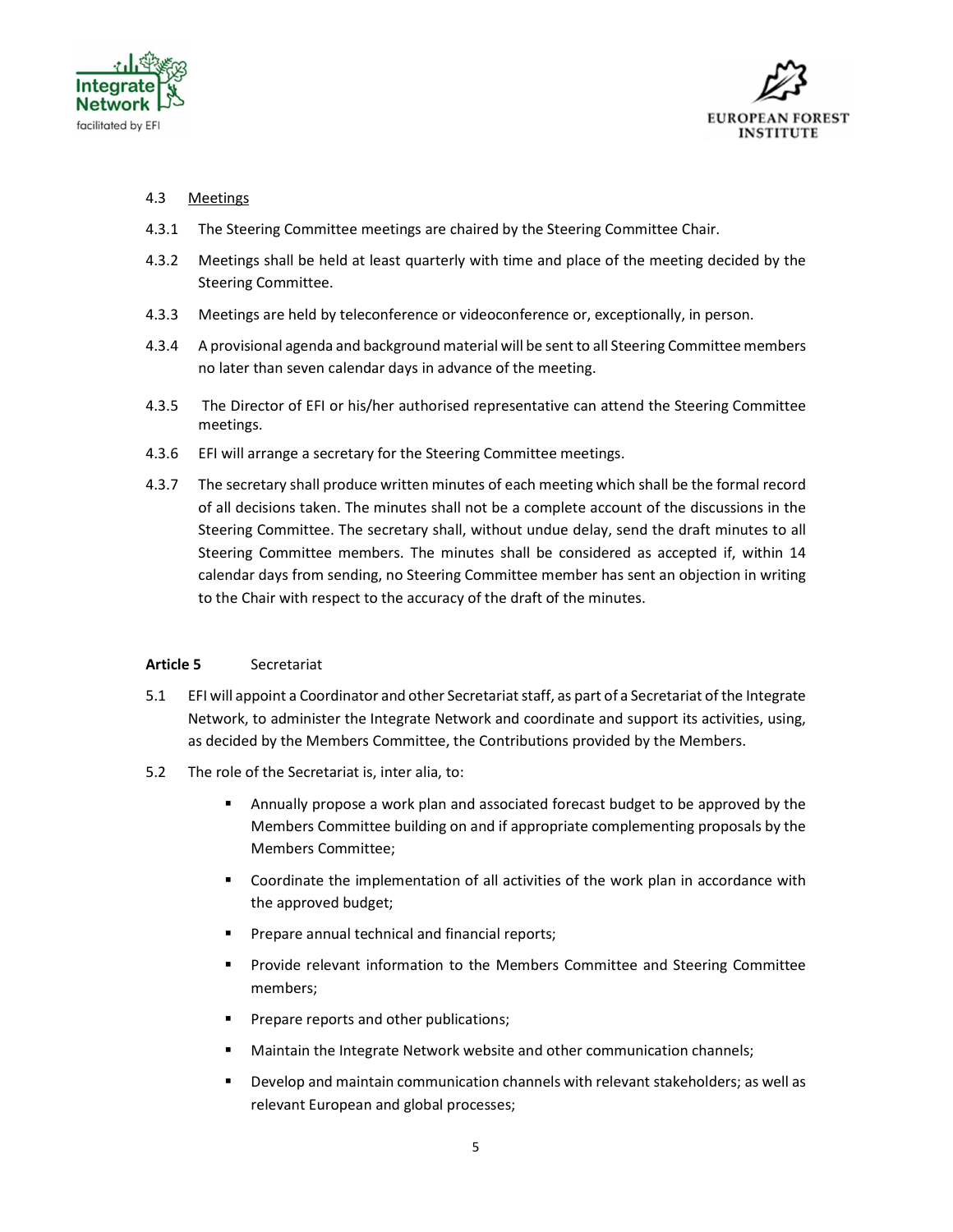



- Through the Coordinator represent the Integrate Network at science-policy or science-practice events, in coordination with the Steering Committee Chair;
- **Maintain the database of the network of demonstration sites (i.e. the Marteloscopes);**
- Handle applications from prospective Members and Observers.

#### Article 6 Observers

- 6.1 There are two types of observers to the Integrate Network and the Trust Fund:
- 6.1.1 Permanent observer: Permanent observer status can, upon application, be granted by the Members Committee to entities not eligible for membership according to article 2, to allow for sharing of expertise and relevant scientific and practical knowledge in support of the activities of the Integrate Network.

As an exception to the preceding, the European Union represented by the European Commission will, unless it has status of Member according to article 2, without an application, be a Permanent observer. This status is subject to reassessment and decision according to paragraphs 3 and 4.

The status of Permanent observer will be reassessed by the Members Committee at least every five years.

Following reassessment the Members Committee may decide to revoke the status of Permanent observer.

6.1.2 Temporary observer: Temporary observer status can be granted by the Members Committee upon application (i) to allow States and Regions eligible for membership according to article 2 but not previously having had the status of Member to assess whether to make a Contribution to the Trust Fund and participate as a Member or (ii) to allow States and Regions currently being a Member finding themselves in a very difficult economic situation to temporarily avoid a Contribution.

The status as Temporary observer is held for a fixed term consecutive period of 12 months. Temporary observer status can only be granted to a State or Region once every five years.

- 6.2 Permanent observers and Temporary observers do not make Contributions to the Trust Fund.
- 6.3 Permanent observers and Temporary observers have the right to participate in the meetings of the Members Committee, but will not have any right to take part in the decision making.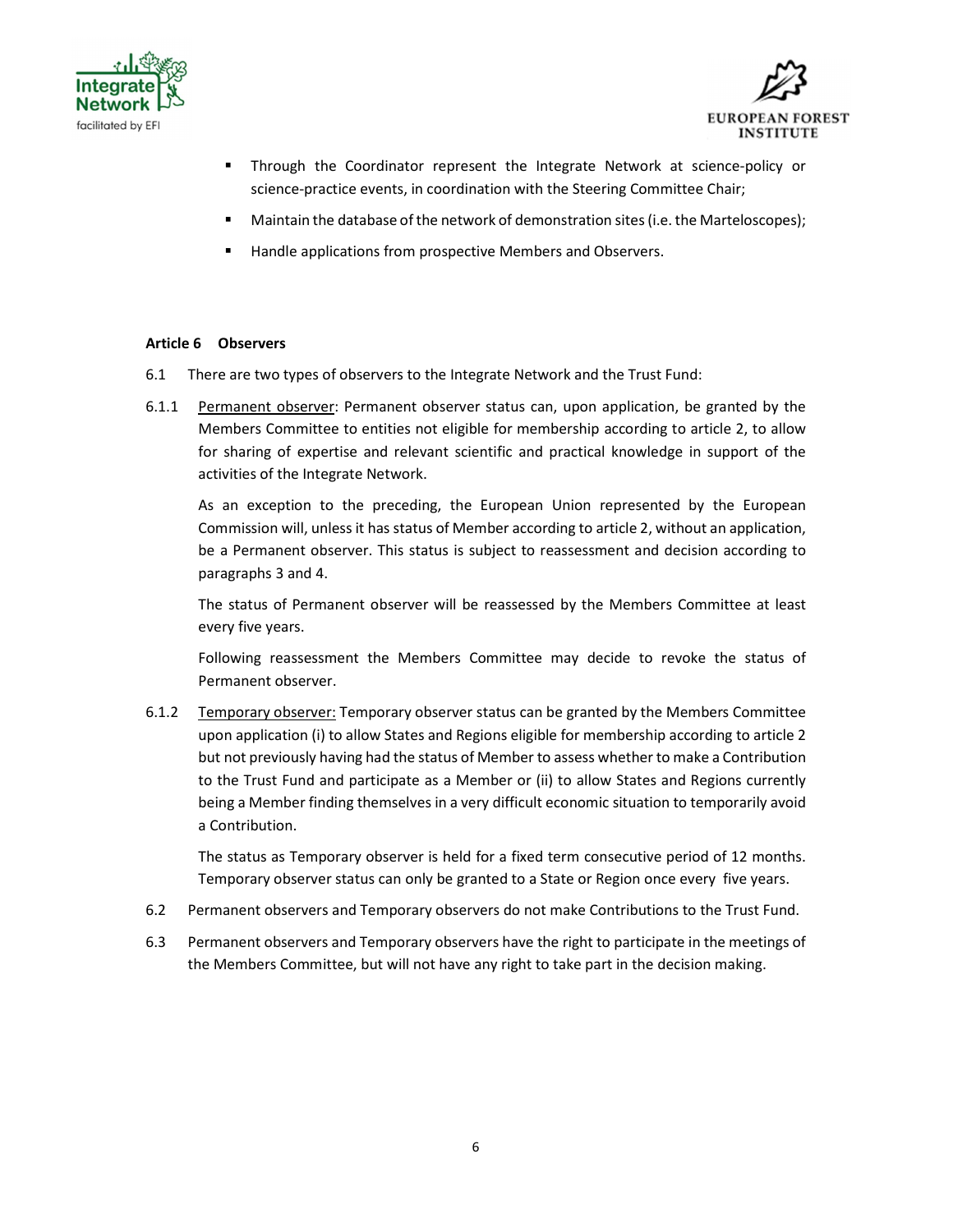



## Article 7 Contributions

- 7.1 Contributions to the Trust Fund shall be made in the amount of at least EUR 5,000, or the equal sum in any other freely convertible currency, per 12 month equivalent.
- 7.2 Contributions can be made to any of the following contribution categories:
	- a. Basic funding of the Integrate Network Secretariat activities
	- b. Complementary Evidence Studies<sup>1</sup> as decided upon by the Members Committee
	- c. Support of the network of demonstration sites<sup>2</sup> and field visits
	- d. Other activities as decided upon by the Members Committee
	- e. All of the above contribution categories

At least 25 % of a Contribution should be made to the contribution category a. Basic funding of the Integrate Network Secretariat activities.

- 7.3 A Contribution is deemed to have been made when EFI has received the funds.
- 7.4 Each Contribution shall be subject to the conclusion of a Contribution Agreement or an amendment to an existing Contribution Agreement with EFI, incorporating these Rules in full. Contribution Agreements shall substantially follow the form and substance attached to these rules as Annex 1. The provisions of a Contribution Agreement may not result in different conditions for different Members with regards to their respective Contribution.
- 7.5 A Contribution shall not, otherwise than stated in these Rules, grant or constitute rights or privileges for a Member.

### Article 8 Resources and expenditure

- 8.1 The assets of the Trust Fund shall consist of amounts contributed to the Trust Fund pursuant to article 7 of these Rules and any interest accrued to those amounts. Interest accrued will be earmarked as Basic funding.
- 8.2 EFI may draw on the assets in the Trust Fund as required to meet the costs incurred under the respective contribution categories in connection with the activities of the Integrate Network funded by the Trust Fund, and the Trust Fund, and for overhead as stated in article 8.4.

Should enough assets not be available in the Trust Fund as Basic funding of the Integrate Network Secretariat activities, EFI may, as decided by the Members Committee, draw on the 1

<sup>&</sup>lt;sup>1</sup> 'Evidence Studies' will collect state-of-the-art knowledge on politically pressing topics at the European level around the topic of integrative forest management, i.e. addressing the broad range of ecological, economic, social, practical and governance questions on forest biodiversity conservation in managed areas and provide a sound and accessible evidence basis for more informed, fact-based policy and decision-making. 2

 $2$  The costs of establishment of additional demonstration sites in the member countries, their remeasurement and expansion;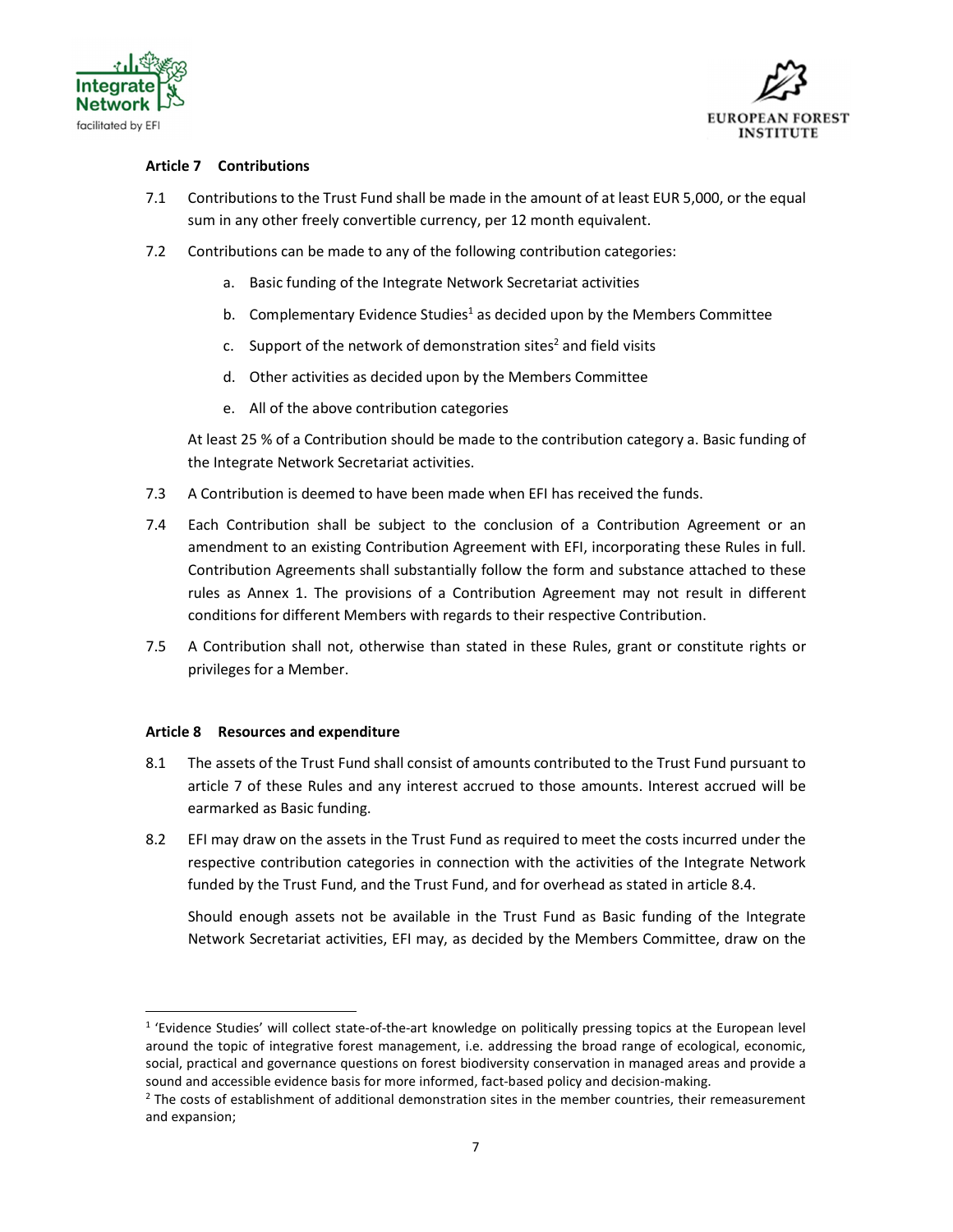



assets from other contribution categories in the Trust Fund to meet the costs incurred for properly implementing the activities of the Integrate Network Secretariat.

In case the assets available in the Trust Fund as Basic funding of the Integrate Network Secretariat activities is well in excess of what is needed to properly implement the Integrate Network Secretariat activities, transferring those assets to another contribution category is permitted as decided by the Members Committee.

- 8.3 The categories of eligible expenditures for the support of the Integrate Network are:
	- a) EFI staff costs and travel expenses related to management and coordination of the Integrate Network and the Trust Fund;
	- b) EFI staff costs, consultant and expert fees and related expenses (including but not limited to travels) to coordinate and conduct studies and implement products and services;
	- c) Costs for contracting EFI Associate and Affiliate Members as well as other relevant organizations and experts for carrying out scientific assessments, policy studies, best practice guidance, exchange of experts' programmes, training/demonstration events etc.
	- d) Communication and media expenses, including publications (e.g. What Science Can Tell Us, From Science to Policy, Policy Briefs, Newsletter, etc), translations, and video and electronic media, media conferences, etc.
	- e) Workshop, conference and meeting expenses, including costs associated with presenters, publicity, translation and reporting; exchange of experts, training and demonstration events etc.;
	- f) Equipment;
	- g) Financial and banking costs related to the Trust Fund assets;
	- h) Costs for auditing of the Trust Fund and external evaluation of the Integrate Network;
	- i) Costs related to the Integrate Network or the Trust Fund, not included above, that have the approval of the Members Committee.
- 8.4 Thirteen percent (13%) of the Trust Fund Contributions may be claimed by EFI as indirect costs to cover administrative overhead incurred.

### Article 9 Administration and reporting

- 9.1 EFI shall maintain a separate account for the Trust Fund, showing all receipts and expenditures, including any interest accrued.
- 9.2 EFI shall administer the Trust Fund in accordance with its rules and practices, within budgets and these Fund Rules. EFI may take all actions necessary to efficiently administer the Trust Fund.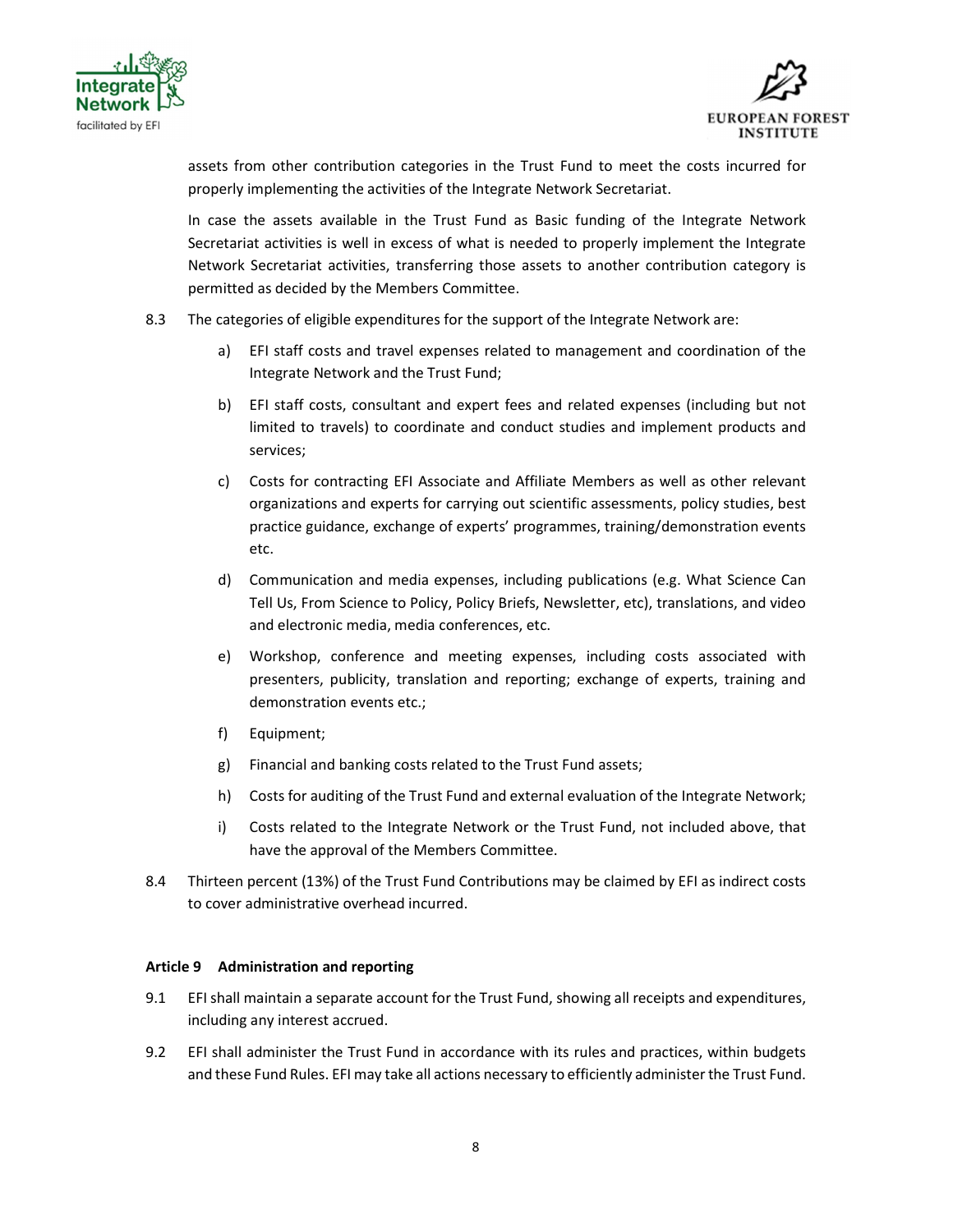



- 9.3 EFI shall annually report to the Members Committee on the use of the assets in the Trust Fund. The Members Committee can decide on additional reporting.
- 9.4 EFI shall take appropriate measures to prevent irregularities, fraud, corruption or any other illegal activity in the management of the Trust Fund. EFI shall without undue delay inform the Members Committee of any suspected or actual case of irregularities, fraud, or corruption related to management of the Trust Fund.

## Article 10 Audit

- 10.1 The Trust Fund will be subject to a financial audit during every third year. The costs of the audit shall be covered by the Trust Fund, and the audit report shall be made available to the Members Committee, along with EFI's responses if required.
- 10.2 Should the annual audit of EFI's overall accounts contain any observations on the transactions of the Trust Fund, EFI shall make the report available to the Members Committee, along with EFI's responses if required.
- 10.3 Additional audits of the Trust Fund may be requested by the Members Committee, the costs of which will be covered by the Trust Fund.

### Article 11 Termination and Disposal of Resources

- 11.1 The Trust Fund shall be active until terminated by decision of the Members Committee.
- 11.2 If the Trust Fund balance is at risk of reaching zero, a meeting of the Members Committee shall be called to decide whether further Contributions will be made or whether the Trust Fund shall be terminated.
- 11.3 The Trust Fund shall be terminated if the Integrate Network has no Members during the preceding 18 months.
- 11.4 Upon termination of the Trust Fund, the following provisions shall apply with respect to the resources of the Trust Fund:
	- (i) EFI shall cease all activities relating to Trust Fund resources, except those needed for the orderly realisation, conservation and preservation of the Integrate Network activities, and the settlement of the direct or contingent obligations to which they may be subject.
	- (ii) Unless otherwise decided by the Members Committee, any unspent assets in the Trust Fund will be returned to the respective State and Region, based on a pro rata distribution as compared with their total Contributions to the Trust Fund, unless a State or Region otherwise agree with EFI.
- 11.5 No distribution shall be made until all liabilities relating to the activities of the Integrate Network and its Trust Fund have been discharged or provided for.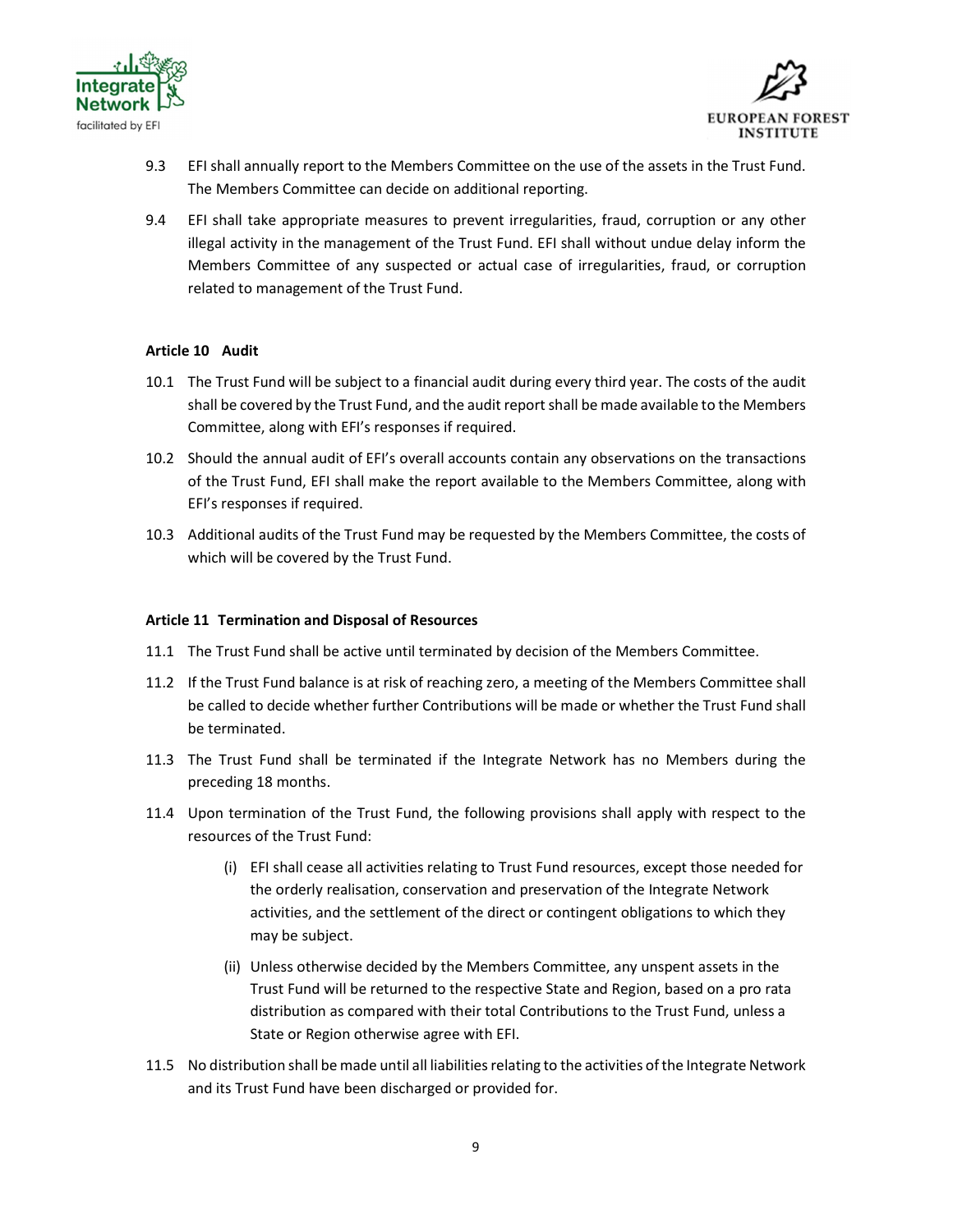



- 11.6 Until final distribution of the net assets of the Trust Fund, all rights and obligations of the EFI and of the Members under these Rules and the relevant Contribution Agreement will continue unimpaired.
- 11.7 If the Trust Fund is terminated, the Members Committee will decide on whether to dissolve the Integrate Network and, if not, on the modalities of future collaboration and activities.

### Article 12 Resolution of disputes

12.1 Disputes concerning any matter arising out of or in connection with a Contribution and/or the operations of the Trust Fund, shall be settled amicably. In the event that such dispute cannot be settled amicably the matter shall be submitted to arbitration in accordance with the UNCITRAL Arbitration Rules. The number of arbitrators shall be one (1). The place of Arbitration shall be Helsinki. The language to be used in the arbitral proceedings shall be English. The appointing authority shall be the Secretary General of the Permanent Court of Arbitration following a written request submitted by either party. The Arbitrator's decision shall be binding on the parties and there shall be no appeal. The provisions of the UNCITRAL Arbitration Rules notwithstanding, the arbitrator shall not be authorised to take any interim measures of protection or provide any pre-award relief, and requests for interim measures of protection or pre-award relief may not be addressed to any judicial authority against EFI.